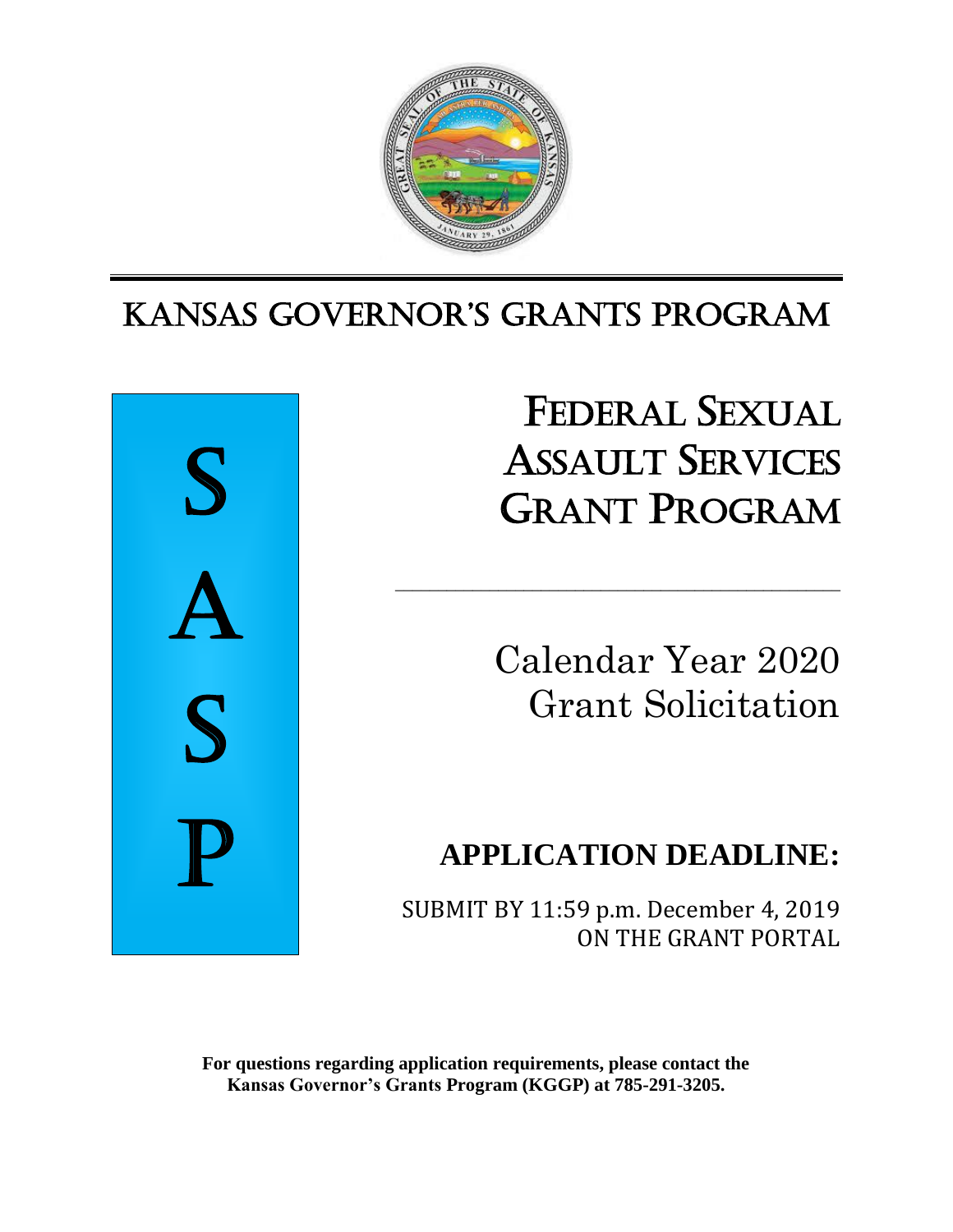## **Federal Sexual Assault Services Grant Program Guidelines**

## **Overview**

The following information provides guidelines for the Federal Sexual Assault Services Grant Program (SASP). The SASP is authorized by 34 U.S.C. §12511 and was created by the Federal Violence Against Women (OVW) and Department of Justice Reauthorization Act of 2005, as amended by the technical amendments to that act. The purpose of SASP is to provide intervention, advocacy, accompaniment (e.g., accompanying victims to court, medical facilities, police departments), support services, and related assistance to adult, youth, and child victims of sexual assault; family and household members of sexual assault victims; and those collaterally affected by the sexual assault victimization.

This grant program recognizes the need to place increased focus on sexual assault, rape, sex trafficking, and other severe forms of trafficking in persons who have also experienced sexual assault in order to address the lack of available direct intervention and related assistance services and the unique aspects of sexual assault trauma. Women and men of all ages, as well as children, can be victims of sexual assault. The perpetrator can be a relative, acquaintance (e.g., boyfriend/girlfriend, friend, coworker, neighbor), or stranger.

To heal from the trauma, survivors often need support from family and friends, as well as critical direct intervention and related assistance provided by victim-centered social service organizations such as rape crisis centers, through 24-hour sexual assault hotlines, crisis intervention, and medical and criminal justice accompaniment. The SASP supports these services by assisting with the establishment, maintenance, and expansion of rape/sexual assault crisis centers and other nongovernmental or tribal programs dedicated to assisting those affected by sexual assault.

## **Funding Availability and Project Period**

The amount of funds available for grant awards is approximately **\$388,250**. Grant projects funded under SASP shall be for a period of 12 months from January 1, 2020, to December 31, 2020. Any funds not expended by December 31, 2020, must be returned to the KGGP.

## **Grant Application Deadline**

Grant applications must be submitted via the Grant Portal **by 11:59 p.m. December 4, 2019.** [Grant](http://grants.ks.gov/docs/default-source/how-to-guides/application-portal-instructions.pdf?sfvrsn=4)  [Portal instructions](http://grants.ks.gov/docs/default-source/how-to-guides/application-portal-instructions.pdf?sfvrsn=4) for submitting applications via the Grant Portal are provided at the [KGGP](http://www.grants.ks.gov/resources/getting-started)  [Resource page.](http://www.grants.ks.gov/resources/getting-started)

### **Use of Grant Funds**

Available grant funds may be awarded to rape crisis centers and other nonprofit, nongovernmental organizations or tribal programs for programs and activities that provide rape and sexual assault services for the defined grant project purposes to victims without regard to the age of the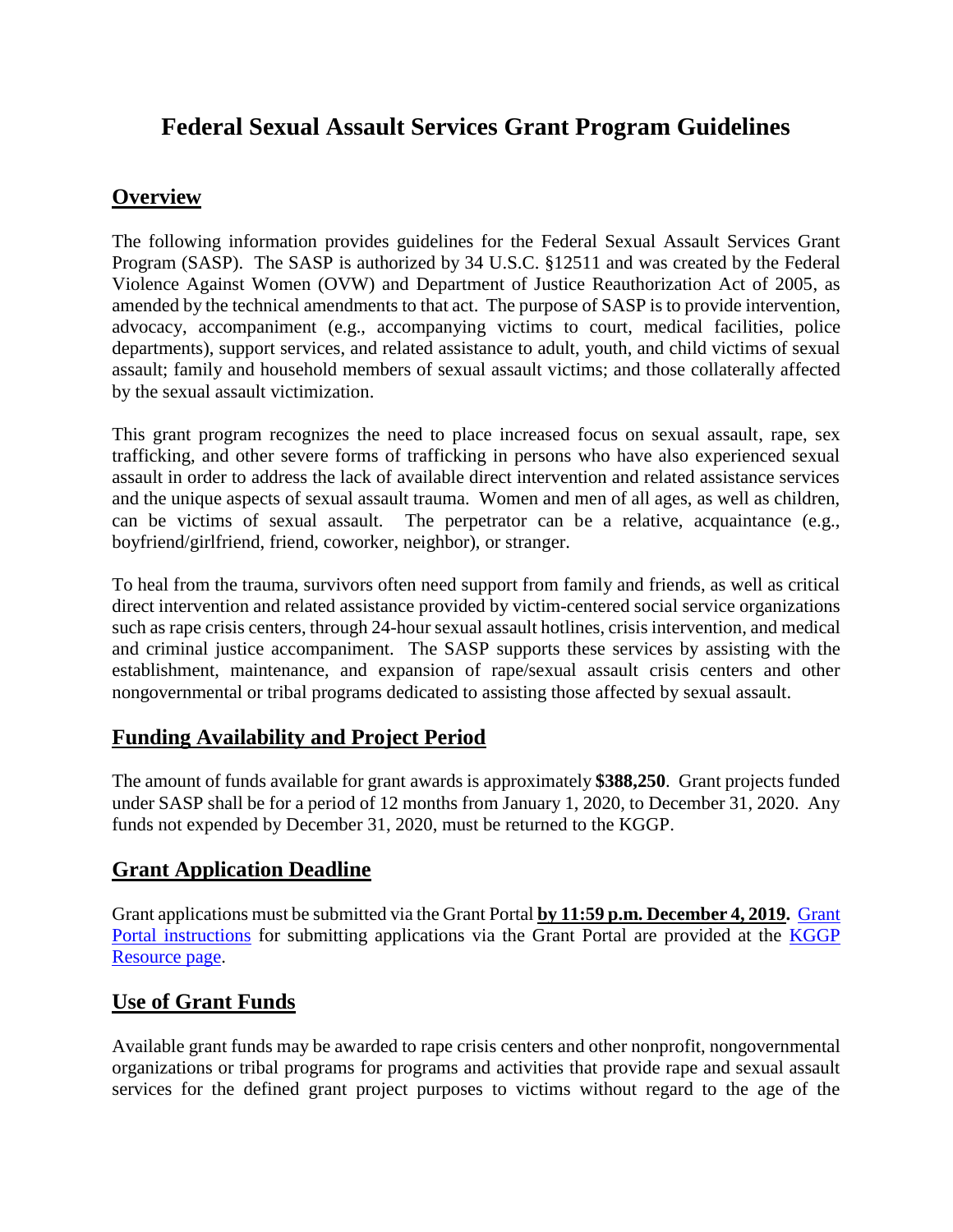individual. Organizations must serve all sexual assault victims seeking services regardless of age. All applicants must be accredited or be in the process of accreditation by the Kansas Coalition Against Sexual and Domestic Violence (KCSDV). As a result, providers such as child advocacy centers whose mission is to serve children, are presumed ineligible for SASP funds unless documentation can be provided to demonstrate that the organization serves all ages and is accredited by KCSDV. Nonprofit organizations must be registered with the Kansas Secretary of State and have proof of exempt status as determined by the Internal Revenue Service.

Grant funds will be awarded to provide direct intervention and related assistance that may include:

- 24-hour crisis intervention services and referrals:
- Accompaniment and advocacy through medical, criminal justice, and social support systems, including medical facilities, law enforcement, and court proceedings;
- Crisis intervention, short-term individual and group support services, and comprehensive service coordination and supervision to assist sexual assault victims and family or household members;
- Information and referral to assist sexual assault victims and family or household members;
- Community-based, culturally specific services and support mechanisms, including outreach activities for underserved communities; and
- Development and distribution of materials regarding issues related to the services described above.

Priority will be given to applicants that are rape/sexual assault crisis centers providing direct intervention and related assistance to victims/survivors; to dual programs that provide sexual assault and domestic violence services to enhance the provision of direct intervention and related assistance services tailored for victims of sexual assault; and for projects that increase support for underserved populations. Applicants are strongly encouraged to review the [Kansas STOP](https://www.grants.ks.gov/docs/default-source/Grant-Reports/final-ffy-2017-2020-stop-vawa-implementation-plan.pdf?sfvrsn=ab9a551a_2)  [Violence Against Women Implementation Plan](https://www.grants.ks.gov/docs/default-source/Grant-Reports/final-ffy-2017-2020-stop-vawa-implementation-plan.pdf?sfvrsn=ab9a551a_2) and consider how the proposed SASP project fits into the described Kansas priorities, approaches, and goals of the State Strategy.

Applicants are encouraged to allocate grant funds to support activities that help to ensure individuals with disabilities and persons with limited English proficiency or are Deaf or hard of hearing have meaningful and full access to programs and services. Applicants proposing to use grant funds to create materials must ensure they are accessible to persons with disabilities.

## **Limitations on the Use of Grant Funds**

SASP grant funds cannot be used for the following:

- Sexual assault forensic examiner (SANE) projects or programs;
- Sexual assault response team (SART) projects or coordination;
- Providing domestic violence services unrelated to sexual violence;
- Criminal justice-related projects or activities, including law enforcement, prosecution, courts, or forensic interviews;
- Prevention efforts and public education;
- Education programs in schools;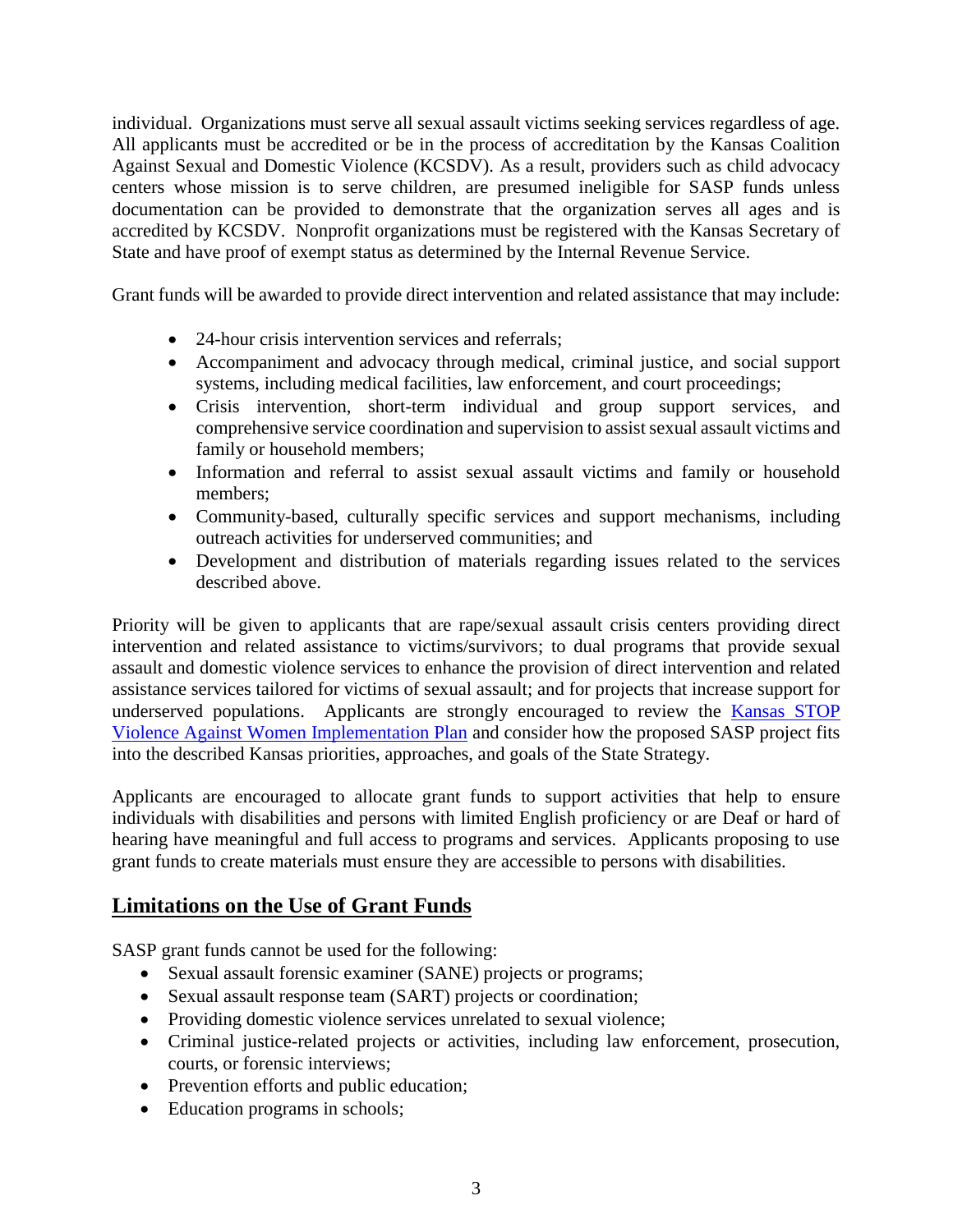- Training of allied professionals and/or communities;
- Lobbying;
- Fundraising (including grant writing);
- Research projects;
- Applying for, auditing, or administering this grant; grant writing; board development; or for any training directed at any of these subject areas;
- Magazine subscriptions, printing or disseminating agency newsletters, or membership dues or fees;
- Construction; land and/or property acquisitions; modifications to buildings, including minor renovations (such as painting or carpeting); or vehicle purchases. (This includes mortgage payments); or
- Providing direct payment to any victim or dependent of a victim of domestic violence, dating violence, sexual assault, or stalking. The use of gift cards for victims or their dependents is not an allowable expenditure.

#### **Food and Beverages**

Purchasing food and/or beverages for any meeting, conference, training, or other event is not allowed. No food and/or beverages can be purchased with other funds that would constitute program income for a federal grant award. This restriction does not impact direct payment of per diem amounts to staff in a travel status under the applicant's travel policy.

#### **Mileage**

Grant project funds shall not be used to reimburse mileage expenses in excess of the applicant's approved policy rate or the current federal per diem rates, whichever is lower. If the applicant chooses to reimburse at a rate in excess of the current federal rate, per its agency policy, grant funds administered by the KGGP cannot be used to make up the difference.

#### **Equipment**

Grant project funds are not allowed to purchase equipment and hardware unless necessary and essential to the grant project's success. For purposes of this application and grant program, equipment is defined as assets with a useful life of one year or more and a cost of **\$5,000** or more.

#### **Fringe Benefits**

Grant project funds used for fringe benefit costs shall not be charged to the project at an amount exceeding the proportion of personnel costs supported by SASP funds.

#### **Training**

Grant project funds for training or conference attendance outside the State of Kansas are not allowed unless necessary and essential to the grant project's success. The applicant must demonstrate comparable training is not available in Kansas.

#### **Activities that Compromise Victim Safety**

Ensuring victim safety is a guiding principle underlying the SASP grant. Experience shows responses by the authorities may have the effect of minimizing or trivializing the offender's criminal behavior. Consistent with the SASP goals of ensuring victim safety while holding perpetrators accountable for the criminal conduct, OVW does not fund activities that jeopardize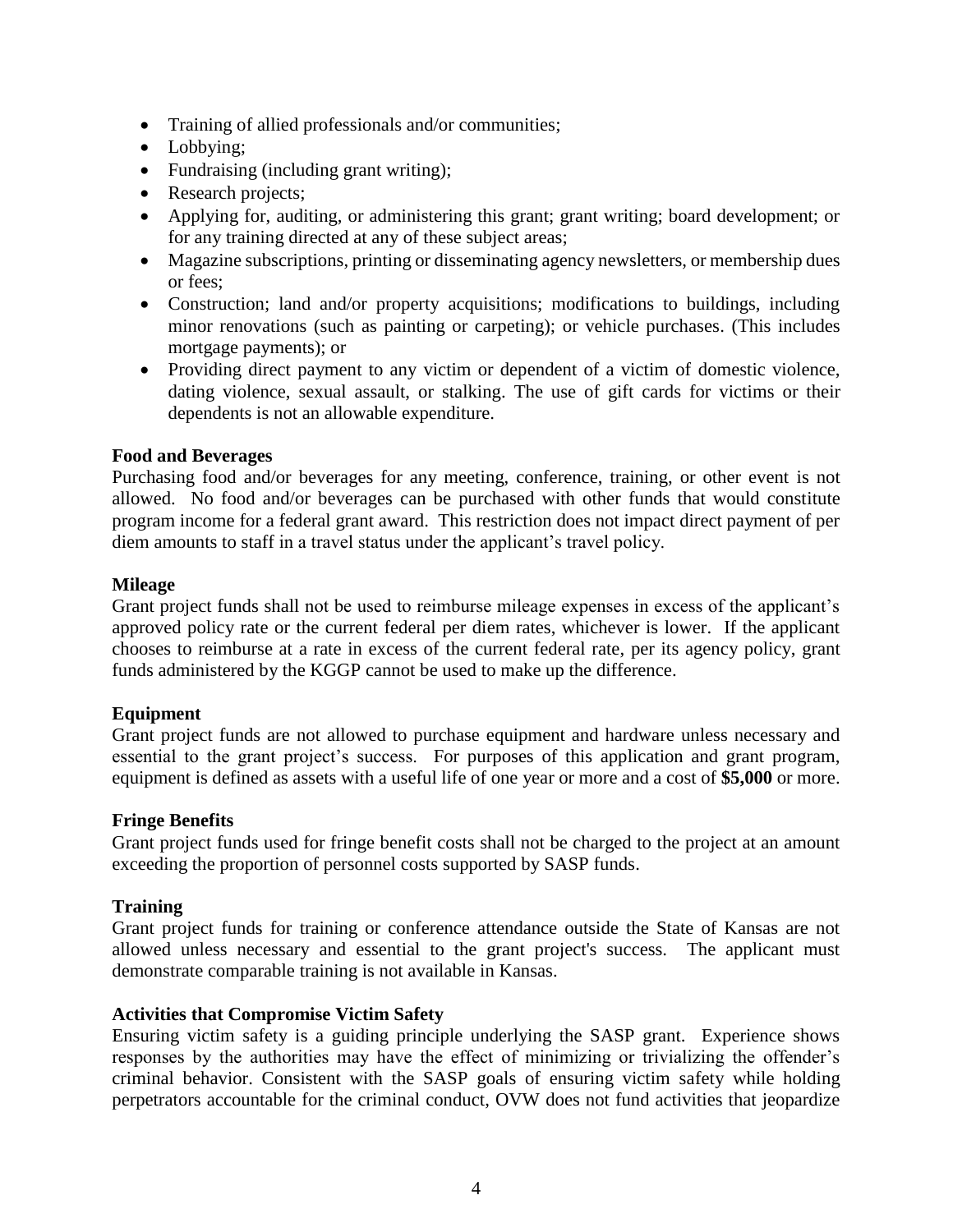victim safety, deter or prevent physical or emotional healing for victims, or allow offenders to escape responsibility for their actions. Such activities include:

- Procedures or policies that exclude victims from receiving safe shelter, advocacy services, counseling, and other assistance based on their actual or perceived sex, age, immigration status, race, religion, sexual orientation, gender identity, mental health condition, physical health condition, criminal record, work in the sex industry, income or lack of income, or the age and/or gender of their children;
- Procedures or policies that compromise the confidentiality of information and/or privacy of persons receiving services;
- Procedures or policies that requirement victims to take certain actions in order to receive services (e.g. seek an order of protection, receive counseling, participate in couples counseling or mediation, report to law enforcement, seek civil or criminal remedies, etc.);
- Procedures or policies that fail to include conducting safety planning with victims;
- Project design and budget that fail to account for the access needs of participants with disabilities and participants who have limited English proficiency or who are Deaf or hard of hearing; and
- Materials that are not tailored to the dynamics of sexual assault or the culturally specific population to be served.

Misuse of grant funds may result in a range of penalties, including suspension of current and future funds, suspension or debarment from federal grants, recoupment of monies provided under a grant, and civil and/or criminal penalties.

### **Supplanting**

SASP funds shall be used to supplement, **not** supplant, other federal, state, or local funds that would otherwise be available for victims of sexual assault. The following guidelines should be used in determining the supplanting of funds. Although the examples provided below relate specifically to staffing scenarios, supplanting is not limited to personnel. Supplanting can occur in any budget line item if sufficient documentation cannot support that a SASP grant award has not replaced funds otherwise available for the same program or purpose.

#### **Guidance Regarding Supplanting**

**Defined:** To reduce federal, state, or local funds for an activity specifically because SASP grant funds are available (or expected to be available) to fund that same activity. SASP funds must be used to **supplement** existing federal, state, or local funds for program activities and may **not replace** federal, state, or local funds that have been appropriated or allocated for the same purpose. Additionally, SASP funding may not replace federal, state, or local funding that is required by law. In instances where a question of supplanting arises, the applicant or grantee may be required to substantiate that the reduction in non-SASP resources occurred for reasons other than the receipt or expected receipt of SASP funds.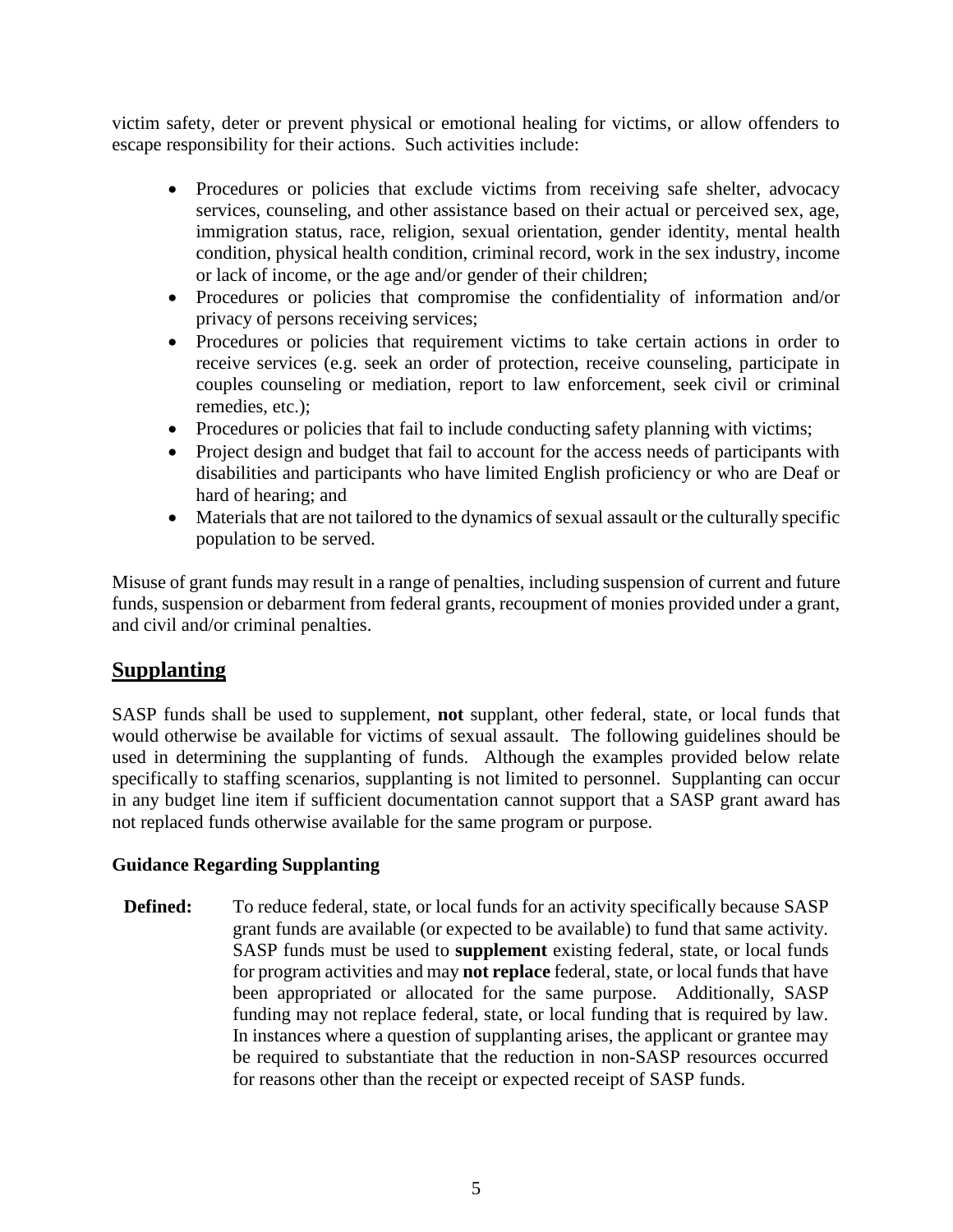Example 1 Organization A appropriated or otherwise secured funds in FY20 for salary and benefits for three crisis counselors. In FY20, Organization A is awarded SASP funds designated for the hiring of two additional crisis counselors. Organization A expended the SASP funds as intended, and now has five crisis counselors.

> In this scenario, Organization A has used SASP funds to supplement existing funds for program activities. Thus, supplanting has **not** occurred. If any of the crisis counselors had left the organization during FY20 and Organization A did not follow established recruitment procedures to replace the crisis counselors or utilized SASP funding for those positions for other purposes, supplanting **would** have occurred.

Example 2 Organization B appropriated or otherwise secured funds in FY19 for salary and benefits for three crisis counselors. Due to budget projections for FY20, Organization B expects to lay off two crisis counselors (facts that Organization B is able to substantiate). In FY20, Organization B is awarded SASP funds designated for hiring one additional crisis counselor. At the beginning of FY20, Organization B lays off one crisis counselor and uses SASP funds to continue the salary and benefits for the other crisis counselor.

> In this scenario, Organization B will use SASP funds to pay the salary and benefits for the one crisis counselor who would have been laid off but for the availability of SASP funds. Therefore, supplanting has **not** occurred.

Example 3 Organization C appropriates or otherwise secures funds in FY20 for salary and benefits for three crisis counselors. Organization C plans to use SASP funds to pay the salaries of two additional crisis counselors. Subsequently, however, Organization C opts to use two current experienced employees for this effort, and uses SASP funds to pay their salaries and benefits. In so doing, Organization C determined that the remaining employees could handle the services and did not attempt to backfill the positions.

> In this scenario, by replacing existing funds with SASP funds, supplanting **has** occurred. Although Organization C may use experienced staff to fill the new SASP-funded crisis counselor positions, use of the SASP funds has not **supplemented** funds for program activities, but has **replaced** those funds through Organization C's decision not to hire replacements for staff designated for SASP-funded activities.

#### **Grant Recipient Compliance and Reporting Requirements**

Applicants awarded SASP funds are expected to comply with the SASP grant program requirements set out in the grant assurances, reporting requirements, and any requirements arising as a result of a compliance review. The KGGP will conduct a compliance review of each SASP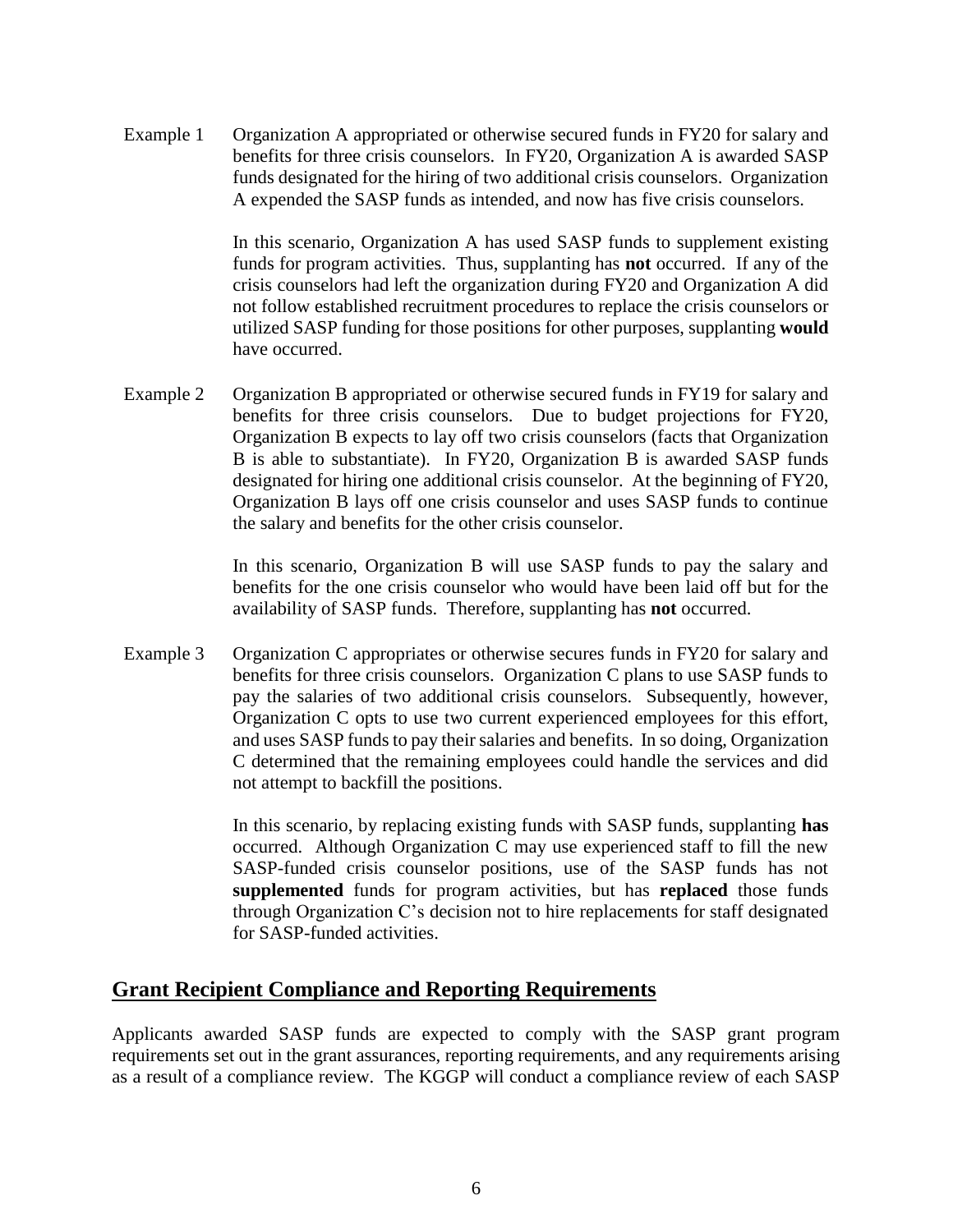award. Failure to comply with these requirements may result in suspension or termination of grant funding.

In addition, subgrantees must comply with the provisions of the Federal Office of Management and Budget (OMB) Uniform Guidance for Federal Awards, 2 C.F.R. [Part 200;](http://www.ecfr.gov/cgi-bin/text-idx?SID=2c6d1c9f8de1f9619110b4599d84a234&mc=true&node=pt2.1.200&rgn=div5#_top) and the U.S. Department of Justice **DOJ** Grants Financial Guide effective edition, which includes maintaining appropriate programmatic and financial records that fully disclose the amount and disposition of SASP funds. This includes, but is not limited to:

- Financial documentation for disbursements;
- Daily time and activity records specifying time and type of service devoted to allowable SASP activities;
- Grant project files;
- The portion of the grant project supplied by other sources of revenue;
- Job descriptions;
- Contracts for services;
- Statistical documentation; and
- Other records that facilitate an effective audit, and grant analysis for compliance.

Agencies receiving a SASP grant are required to submit the following reports:

- Copy of the current **EEOP Certification** verifying such has been submitted to the U.S. Department of Justice, Office of Justice Programs, Office of Civil Rights.
- **Five Most Highly Compensated Officers Certification** must be submitted to open the award.
- Monthly **Financial Status Report** provides fiscal information on expenditures made during the month. Monthly reimbursements are made based on these expenditure reports. These reports are due 20 calendar days after the end of each month.
- Quarterly **Grant Project Narrative Report** provides a narrative description of the activities and services provided with grant funds. Reports are due 20 calendar days after the end of each calendar quarter.
- The **Projection of Final Expenditures Report** is due October  $20<sup>th</sup>$ .
- The **Annual Progress Report** is due 20 days following the end of the grant project period.

Any other reports that may be required by the federal government or the KGGP.

Agencies submitting late, incorrect, or incomplete reports will not receive payment until the next scheduled payments for grant programs. Repeatedly late reports, failure to submit reports or supporting documentation required by the grant assurances, or failure to respond to compliance review findings in the timeframe provided will result in the suspension of grant funds.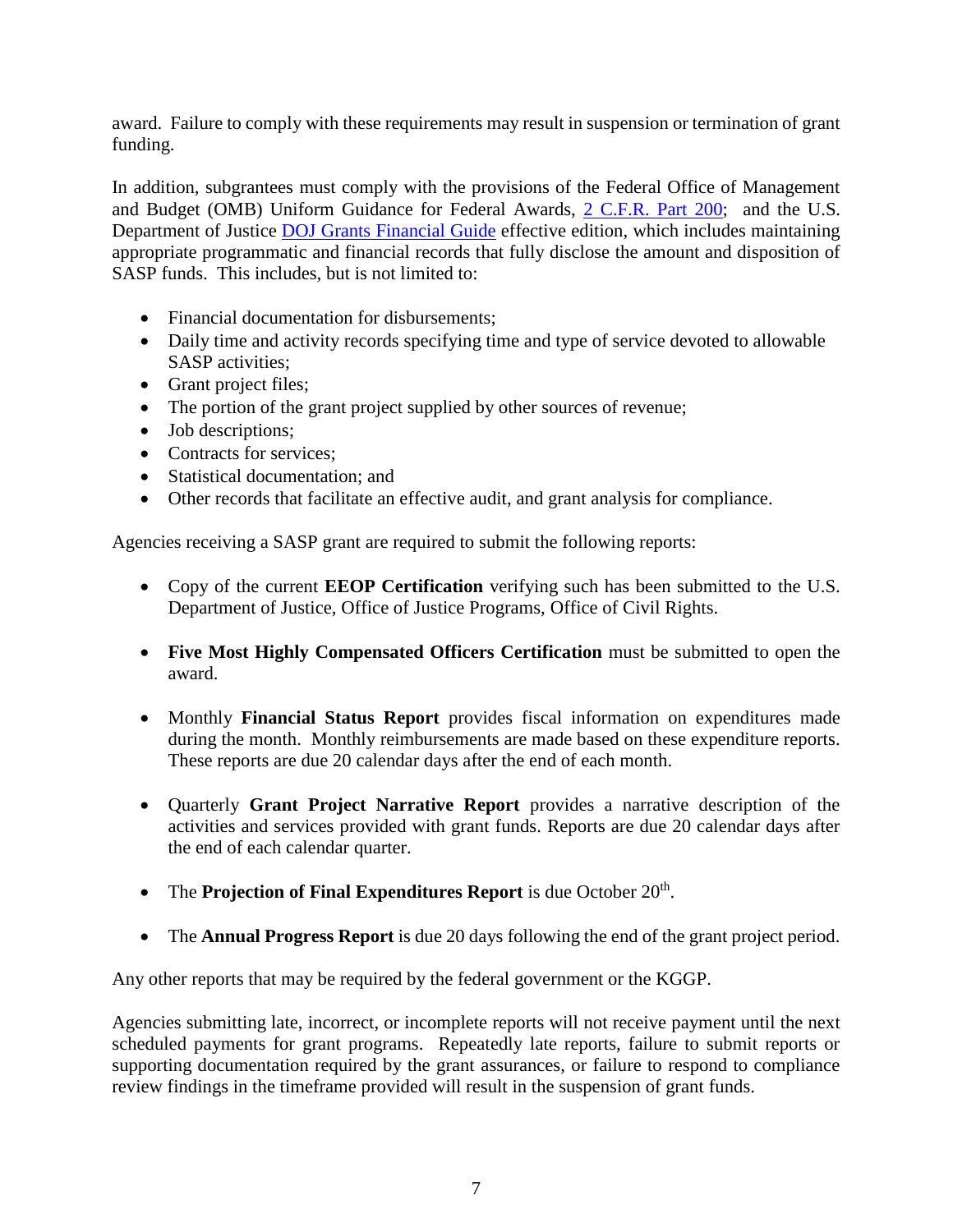Copies of all financial and statistical supporting documentation must be maintained by the agency for a period of five years following the closeout of the grant award.

## **Review of Applications**

A grant review committee may assist the KGGP in determining grant awards for the Federal SASP grant program. Applicants will be notified via the Grant Portal of the grant award decision. Please do not call regarding the status of an application.

Each grant application will be evaluated using the following criteria:

- Applicant's support of the goals and objectives of the Kansas STOP Violence Against [Women Implementation Plan;](http://www.grants.ks.gov/docs/default-source/Grant-Reports/final-ffy-2017-2020-stop-vawa-implementation-plan.pdf?sfvrsn=2)
- Record of successful implementation of services in the victim services/criminal justice field;
- Quality of any needs assessment in terms of proposed services;
- Demonstration of clear, measurable and appropriate grant project objectives and activities consistent with the purpose areas outlined in the grant application instructions;
- Efficacy of evaluative components, both programmatic and fiscal;
- Relevant budget information;
- Submission of all required documents and a complete application; and
- Applicant agency's ability to fulfill all of the requirements of the SASP grant program.

## **Resource and Contact Information**

Visit the [KGGP Resource page](http://www.grants.ks.gov/resources/getting-started) for guidance on specific steps of submitting an application via the Grant Portal and for detailed [Grant Portal instructions.](http://grants.ks.gov/docs/default-source/how-to-guides/application-portal-instructions.pdf?sfvrsn=4) For technical assistance regarding the SASP grant program guidelines or application submission, contact the KGGP at 785-291-3205.

## **Application Requirements**

Please read the SASP solicitation and requirements before completing the grant application. Submit application documents in 12 pt. Times New Roman, number the pages of the Project Narrative, and title each document filename as indicated below. Do not submit any section of the application in landscape format. Do not submit any items not specified in the instructions.

The application must include the following items:

- General Information (completed in Grant Portal)
- Project Narrative (separate document to upload not to exceed 10 pages)
- Grant Project Budget (completed in Grant Portal)
- **EXECUTE:** Agency Budgets (separate documents to upload)
- Grant Management Capacity (separate document to upload)
- $\frac{1}{2}$  Proof of 501(c)(3) status (separate document to upload)
- Certificate of Good Standing (separate document to upload)
- KCSDV Accreditation (separate document to upload)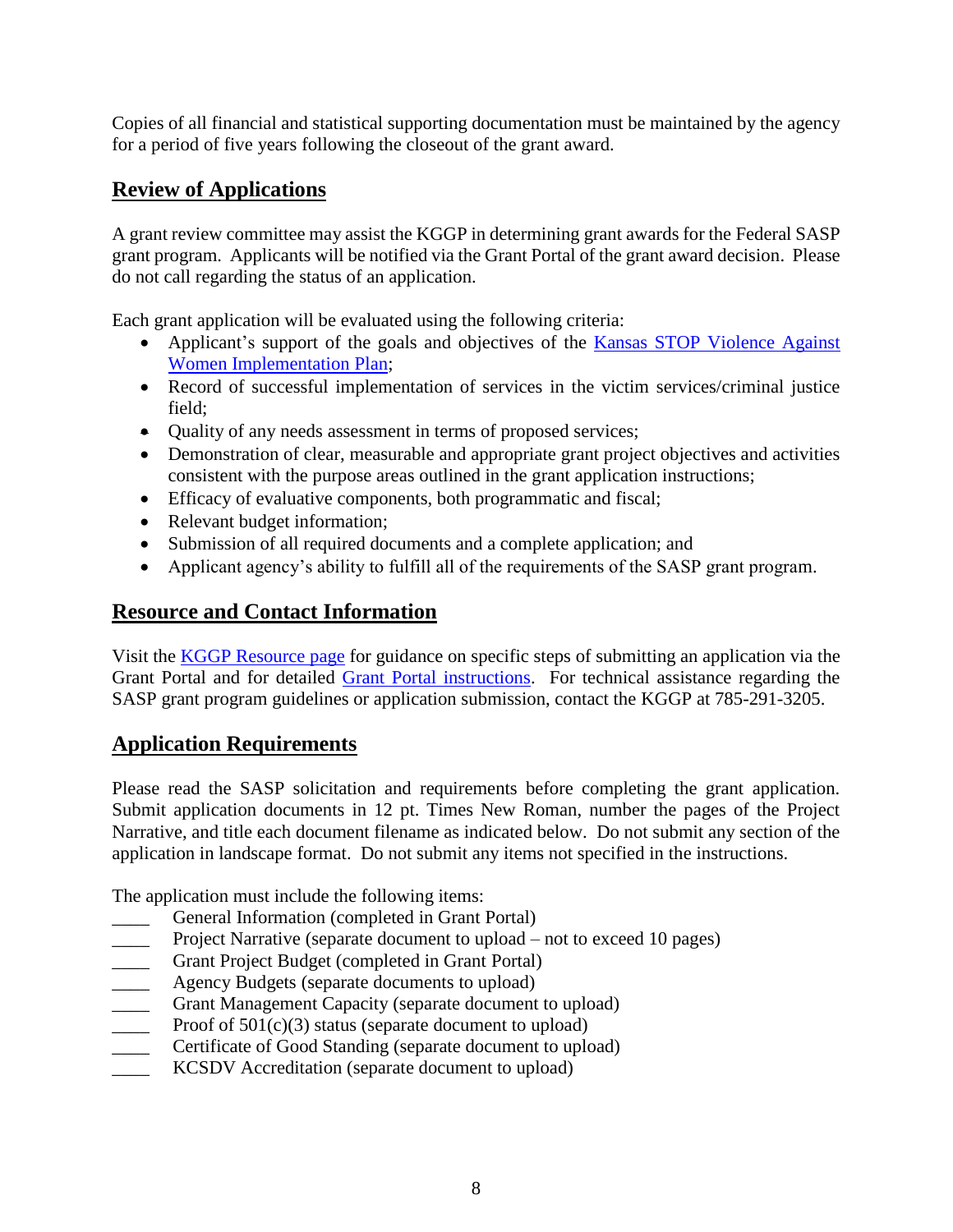## **General Information (completed in Grant Portal)**

Applicants must complete the General Information page online. Please note the language provided in the "Brief Description of Proposed Grant Project" field may be utilized on public websites and documents to describe the purpose of the grant project.

### **Project Narrative (separate document to upload - not to exceed 10 pages)**

The following items must be included in the Project Narrative. Include each item in the order listed below and clearly label each section. The Project Narrative pages shall be numbered and shall not exceed 10 pages in length.

#### **Problem Statement and Needs Assessment**

The submission of an application presumes there is a definable problem that will be addressed by the requested grant funds. Provide a detailed explanation of the problem that will be addressed, either in whole or in part, with the requested grant funds. Provide data supporting the problem to be addressed in the grant application and site the source of the data provided. Describe how the grant funds will address the problem. Describe any needs assessment used to develop the problem statement, such as an evaluation of agency service activity or other assessment. If the applicant is comparing local data to state or national data, include information establishing the need locally or describing why the local community is limited in resources to address the problem.

#### **Justification of Need for Grant Funds/Increase Request**

Applicants must explain why SASP funds are needed to support the grant project. This justification must tie the financial need to the described problem statement and needs assessment. If the applicant received a 2019 SASP award, explain why grant funds are needed to support the continuation of the project and why other funds are not available to sustain the project. In addition, if the applicant is requesting a new budget line item or funding increase to line items from the previous grant award, explain the need for additional funds and what additional activities and/or services will be provided. Describe how the increase or addition of the new line item(s) is not supplanting other funds, per the definition in Supplanting section of application. If the expenses are existing agency costs or activities, the non-supplanting explanation must include a description of how they were previously supported and why that support cannot continue to be utilized. The applicant must ensure any request for additional funds outlined in the Project Narrative corresponds to the grant project budget submitted. The applicant should state whether other funds have been sought to support the program and describe the outcome of those efforts.

#### **Grant Project Goal(s) and Objectives**

State the goal(s) of the proposed grant project. This should not be the goals of the agency but should be specific to the proposed SASP-supported project. The goals for the grant project should be consistent with the mission and overall goals of the agency, as well as the results of the needs assessment.

List the objectives to be accomplished to achieve each goal listed. Objectives should be specific, measurable, realistic, and consistent with the goals of the grant project and cover a single event or outcome. Include the activities for each objective and explain how each objective will be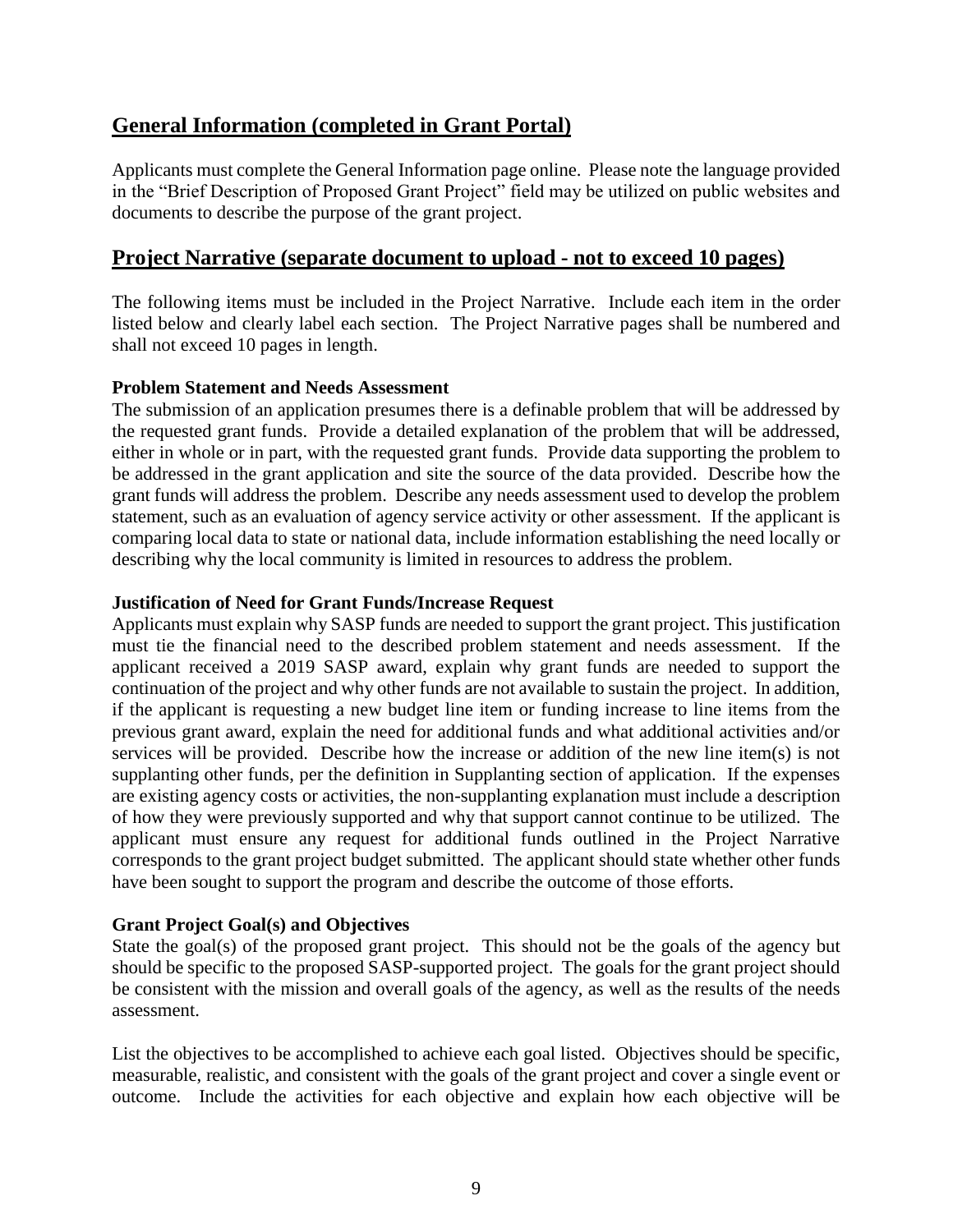measured. Specifically identify any evidence-based programs and/or practices being incorporated into the proposed objectives and activities. Visit the [KGGP Resource page](http://www.grants.ks.gov/resources/getting-started) for more guidance on developing goals and measurable objectives.

#### **Example (follow the format below):**

**Goal I:** Increase availability of direct services for victims of sexual assault.

| <b>Objective</b>                                                                                                   | <b>Activities / Time Frame</b>                                                                                                                | <b>Person Responsible</b>        |
|--------------------------------------------------------------------------------------------------------------------|-----------------------------------------------------------------------------------------------------------------------------------------------|----------------------------------|
| victims served will receive<br>face to face services within<br>24 hours of contacting<br>program.                  | 1. 90% of 100 sexual assault   1. Victims will be contacted by an<br>advocate to assess their needs.<br>January 1, 2020, to December 31, 2020 | 1.<br>Sexual Assault<br>Advocate |
| 2.<br>regarding<br>compiled<br>number of underserved   No later than April 1, 2020<br>victims of sexual assault.   | Information will be $\vert$ 2. Tracking system developed to monitor $\vert$ 2. Executive Director<br>the   underserved populations.           |                                  |
| The number of sexual<br>3.<br>assault victims served will<br>increase by 20% over last<br>year, from "XX" to "XX". | 3. Tracking of the number of victims<br>served, baseline data versus increase<br>with SASP funding.<br>January 1, 2020, to December 31, 2020  | 3. Executive Director            |

#### **Grant Project Performance Measures and Results**

Applicants receiving SASP grant funds will be required to demonstrate how the grant project was implemented and if the project achieved the results expected based on the data collected and evaluated. Please describe the following information:

- Process used for monitoring the implementation, progress, and outcomes of the grant project;
- What data will be collected:
- How the data collected will be used to ensure the success of the grant project;
- Criteria used to evaluate the activities and/or services provided through the proposed grant project;
- How the proposed objectives are measured and how it will determine whether the proposed grant project is effectively and efficiently reaching the proposed goals and objectives; and
- What the grant project will achieve.

#### **Grant Project Staff**

Provide a list of each staff member to be funded with the grant along with staff who will be responsible for monitoring and evaluating the grant project. Include the name, title, and a brief job description for each staff listed. In addition, describe how this staffing pattern will help meet the goals of the grant project.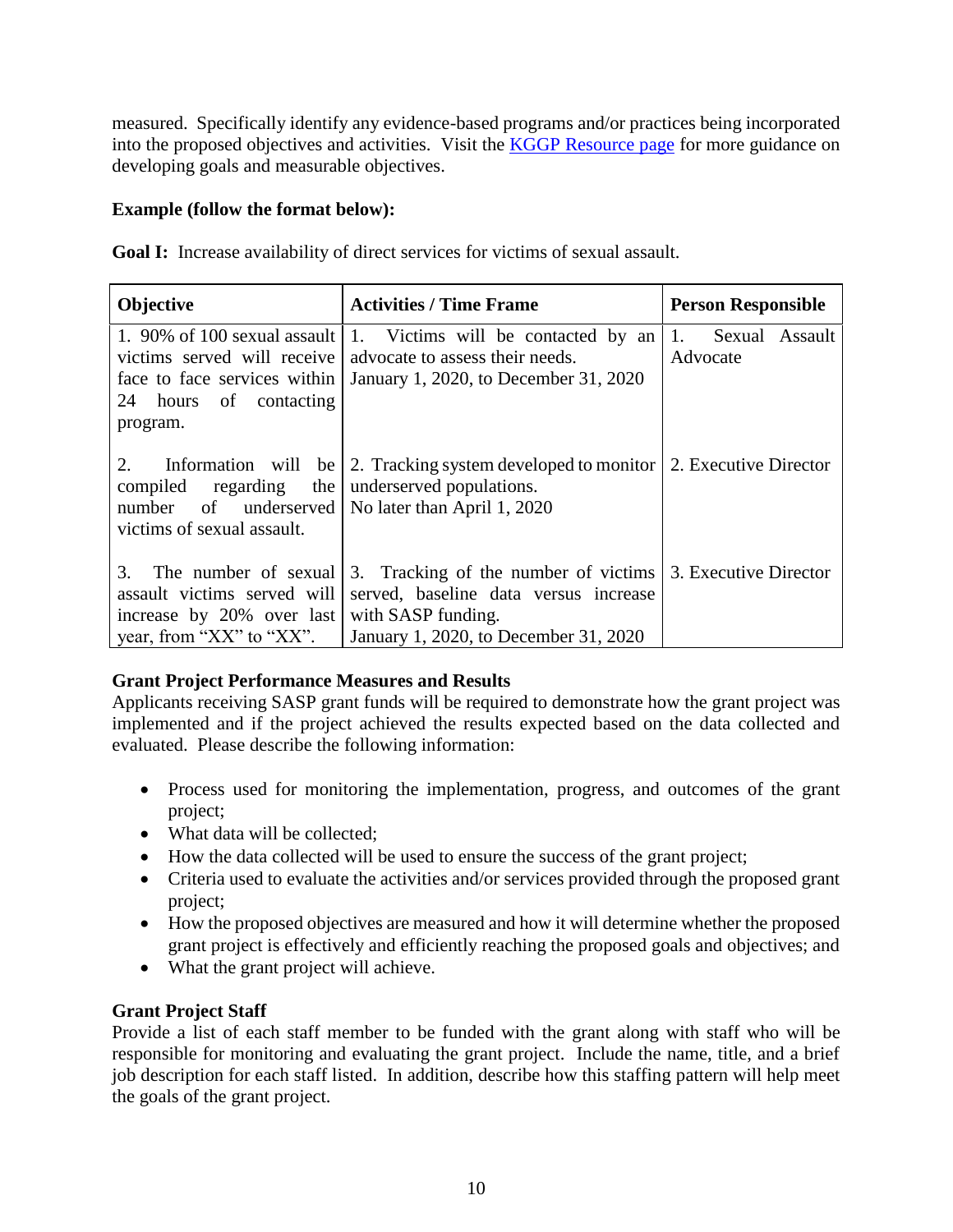#### **Coordinated Community Response Information**

Grant funds are maximized when community agencies work together at all levels. Funding priority shall be given to agencies demonstrating and maintaining collaboration. Applicants must provide the following information:

- How and with what entities the applicant collaborates with or proposes to collaborate with to carry out the grant project and coordinate resources for victims of sexual assault.
- Point of contact for each agency the applicant will collaborate with in providing services or making referrals during the grant period.
- How the applicant will cooperate with law enforcement, prosecuting attorneys' offices, courts, and other governmental or nonprofit agencies.
- Any new collaborative efforts the applicant will undertake during the grant period and the impact the collaboration will have on the grant project.
- How collaboration with units of government and/or with organizations will maximize grant funds.
- How SASP funds will fulfill a gap in service and avoid duplication of services or resources in the applicant agency, related agency, or community.

#### **Underserved Populations**

Define the underserved population identified in the applicant's service area, including those that may be underserved because of ethnic, racial or cultural background, language diversity, persons with disabilities, or geographic isolation. Use local data to support the populations identified as underserved. Provide the applicant's plan, including a description of the specific steps taken by the applicant, to provide outreach and services to the underserved populations.

#### **Sustainability**

Provide a detailed description explaining what efforts made, or to be made, to ensure the longterm fiscal and programmatic sustainability of the project and program. The applicant must detail how the project will be funded in future years if SASP funding declines or is not available.

#### **Dissemination of Crime Victims' Rights Information**

Describe the applicant's written procedures for assisting victims of crime in seeking available crime victims' compensation benefits and informing crime victims of their rights as provided by law. The procedures must detail how victims will be informed of their statutory rights as provided in K.S.A. 74-7333 and amendments thereto.

#### **Civil Rights Contact Information**

Applicants must include the name, address, and telephone number of the civil rights contact person who is responsible for ensuring all applicable civil rights requirements are met and who will act as liaison in civil rights matters.

#### **Current Board President Contact Information**

If the applicant is a nonprofit agency, it must include the name, contact information, and the term of service for the current Board President.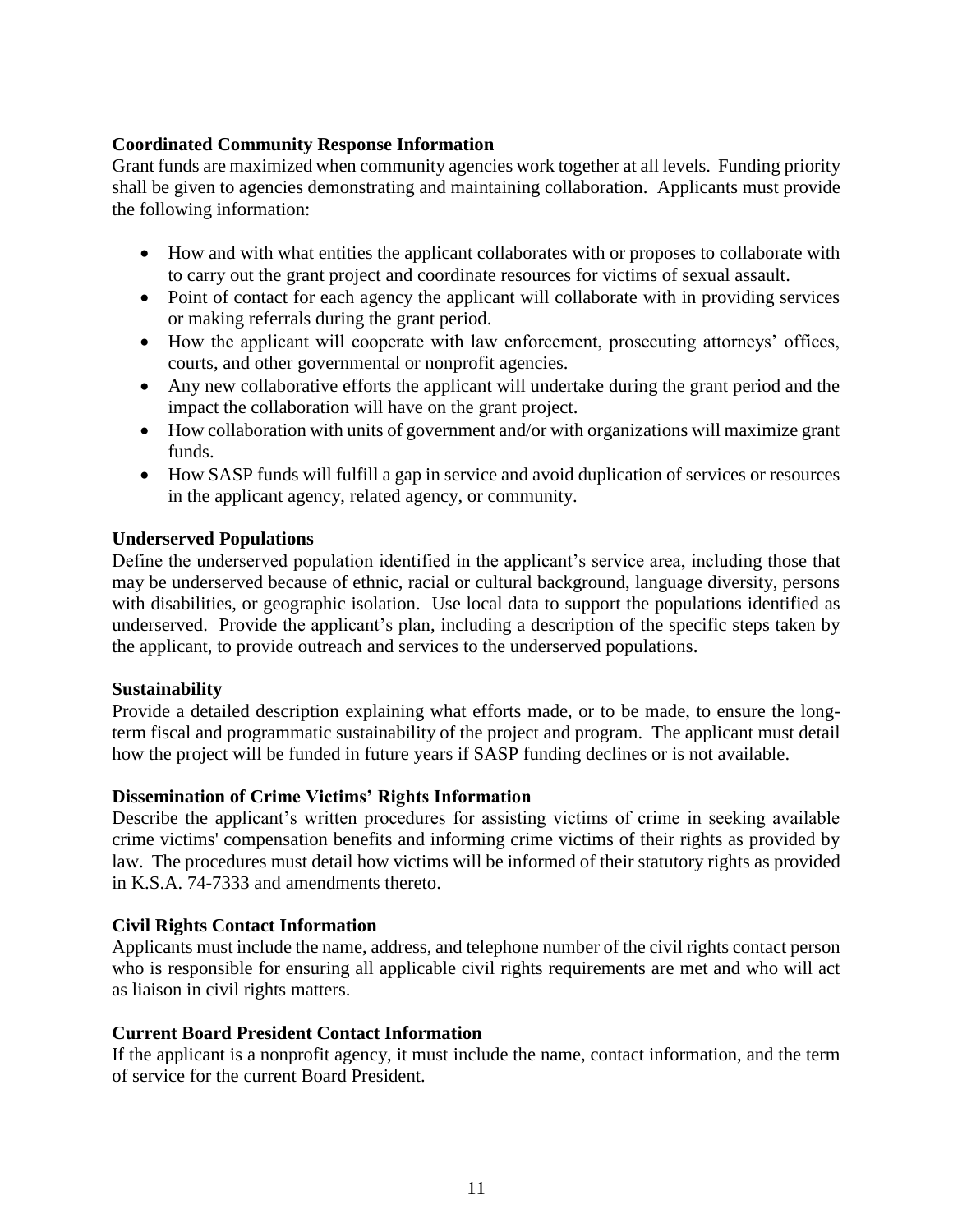#### **DUNS Number and SAM Registration**

Applicants must provide the agency's DUNS number and SAM expiration date. A DUNS number is a unique nine-digit sequence recognized as the universal standard for identifying and keeping track of entities receiving federal funds. The DUNS number will be used throughout the grant life cycle. Obtaining a DUNS number is a free, simple, one-time activity. Obtain one by calling 1- 866-705-5711 or by [applying online.](http://www.dnb.com/us/) In addition, applicants shall ensure that the agency has "active" status in the [U.S. System for Award Management \(SAM\)](http://www.sam.gov/) prior to submitting a SASP application.

#### **Current Audit Report**

All applicants **must** provide information in this section of the Project Narrative on when the organization's most recent financial audit was completed, who performed the audit, what period it covered, whether the applicant met the threshold for a Single Audit, and where the audit is filed.

If the KGGP has **not** received a copy of the organization's most recent audit report, including the Single Audit report if applicable, and IRS Form 990, those items must be forwarded by U.S. mail to: Kansas Governor's Grants Program, Landon State Office Building, 900 SW Jackson, Room 304 North, Topeka, KS 66612-1220. Include with the audit the Auditor's Letter to Management if applicable. If there are any findings and/or recommendations in the audit report or in the Letter to Management, explain how the findings and/or recommendations were, or will be, addressed by the applicant.

## **Grant Project Budget (completed in Grant Portal)**

The applicant must submit a reasonable and cost-effective grant project budget. All grant projectspecific budget information is completed online within the provided data fields of the Grant Portal. No *grant project* budgetary documents are uploaded as part of the application.

Requested line items must be clearly linked to the proposed activities to be conducted in achieving the goals and objectives of the grant project. The budget must adhere to allowable costs and activities as outlined in the SASP solicitation; Federal Office of Management and Budget (OMB) Uniform Guidance for Federal Awards, [2 C.F.R.](http://www.ecfr.gov/cgi-bin/text-idx?SID=2c6d1c9f8de1f9619110b4599d84a234&mc=true&node=pt2.1.200&rgn=div5#_top) Part 200; and the U.S. Department of Justice DOJ [Grants Financial Guide](http://ojp.gov/financialguide/DOJ/index.htm) effective edition.

A detailed calculation and brief narrative explanation must be provided in the Description field of each line item. Calculations shall clearly demonstrate how the requested amounts were derived. Personnel must be listed by the agency-assigned title for the position. Positions should be classified as "New" *only if* the requested position would be a new position for the agency. Personnel and associated fringe benefit costs must be demonstrated in terms of full compensation and the percentage of time to be devoted to the SASP grant project for each position requested. Fringe benefit costs shall not be allocated to a position at a rate exceeding the portion of personnel costs requested in the SASP Personnel category. Training events and other travel costs must be specifically identified to the extent possible. Following are examples of descriptions that might be used for line item requests. Visit the [KGGP Resource page](http://www.grants.ks.gov/resources/getting-started) for more guidance.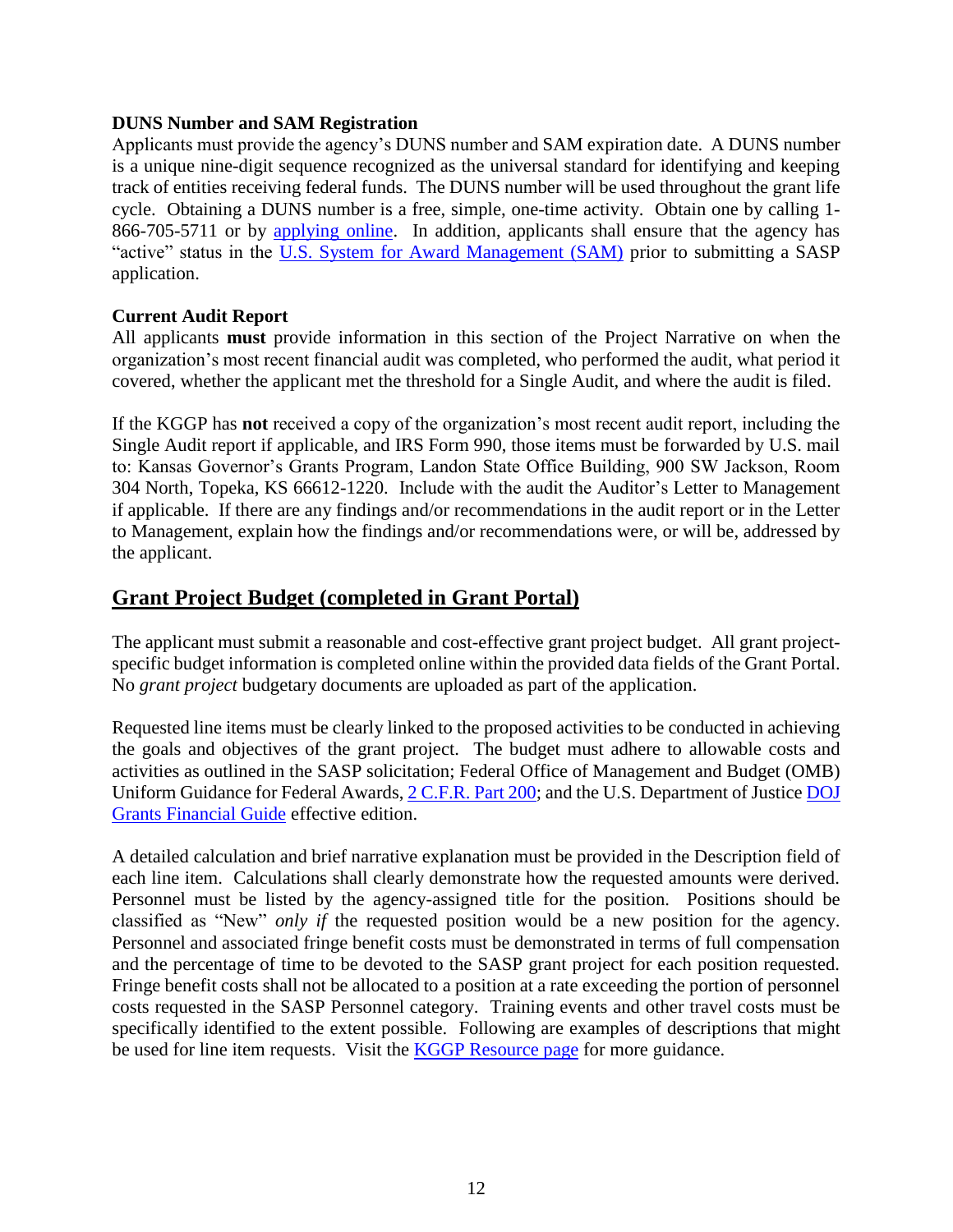| Line Item                 | Amount   | Description                                                                                                                                                                                                                           |
|---------------------------|----------|---------------------------------------------------------------------------------------------------------------------------------------------------------------------------------------------------------------------------------------|
| Advocate                  | \$31,980 | Full-time, 40 hrs/wk; employees scheduled to receive a 5%<br>raise on July 1 <sup>st</sup> : (\$15.00/hr x 1,040 hrs) + (\$15.75 x 1,040<br>hrs)                                                                                      |
| Advocate                  | \$23,985 | Full-time, salaried, 75% of time on project; employees<br>scheduled to receive a 5% raise on July $1^{st}$ : (\$31,200 x .5)<br>year) + $(\$32,760 \times .5 \text{ year}) \times .75 \text{ of time}$                                |
| Conferences/<br>Workshops | 840      | Crime Victims' Rights Conference, April 2020, Wichita:<br>(\$100 registration x 2 staff) + (200 miles x \$.50/mile x 1<br>vehicle) + $(\$90/night \times 2$ nights x 2 staff) + $(\$30/day \text{ meals})$<br>$x$ 3 days $x$ 2 staff) |

## **Current and Next Fiscal Year Agency Budgets (separate document to upload)**

Upload the applicant's current and next fiscal year budgets, including balanced **income and expenses**. Include the fiscal period utilized by the agency. List all staff positions separately with their respective salaries/wages. If the applicant is under the umbrella of a larger entity, submit the budget developed for the applying program. Agency income must list **all** sources of financial support (i.e. foundations, government agencies, fund-raising events, individual contributions). For each income source, state the amount and its status (received, requested, committed, or projected). If the income is requested or projected, state the date the program expects to be notified of the funding decision or the date the program anticipates collecting the income. Include the appropriate pro-rated portion of this grant application request as budgeted income with a "requested" status. Also, be sure all line items requested in this application can be found in the agency's budget for expenses.

Example of budget income only:

| Current Fiscal Year July 1, 2019-June 30, 2020 |                                        |               |               |             |
|------------------------------------------------|----------------------------------------|---------------|---------------|-------------|
| <b>SOURCE</b>                                  |                                        | <b>AMOUNT</b> | <b>STATUS</b> | <b>DATE</b> |
| City of $x'$                                   |                                        | \$50,000      | Projected     | 1/20        |
| United Way                                     |                                        | 5,000         | Received      | 9/19        |
| Walk-A-Thon                                    |                                        | 500           | Collected     | 8/19        |
| SASP '19-GOV                                   |                                        | 28,140        | Received      | 12/18       |
| SASP '20-GOV                                   |                                        | 27,300        | Requested     | 11/19       |
|                                                | <b>Total Agency Income</b>             | \$110,940     |               |             |
| $\blacksquare$                                 | $\mathbf{r}$ , the set of $\mathbf{r}$ |               |               |             |

**<sup>\*</sup>Note:** -Budget expenses are also required. -Repeat for Next Fiscal Year.

### **Grant Management Capacity (separate document to upload)**

In accordance with requirements described in the Federal OMB Uniform Guidance for Federal Awards, 2 C.F.R. Part 200, the KGGP must assess the applicant's ability and capacity to implement the proposed SASP project in full compliance with Federal statutes, regulations, and terms and conditions of a grant award. Applicants must upload as an attachment a document